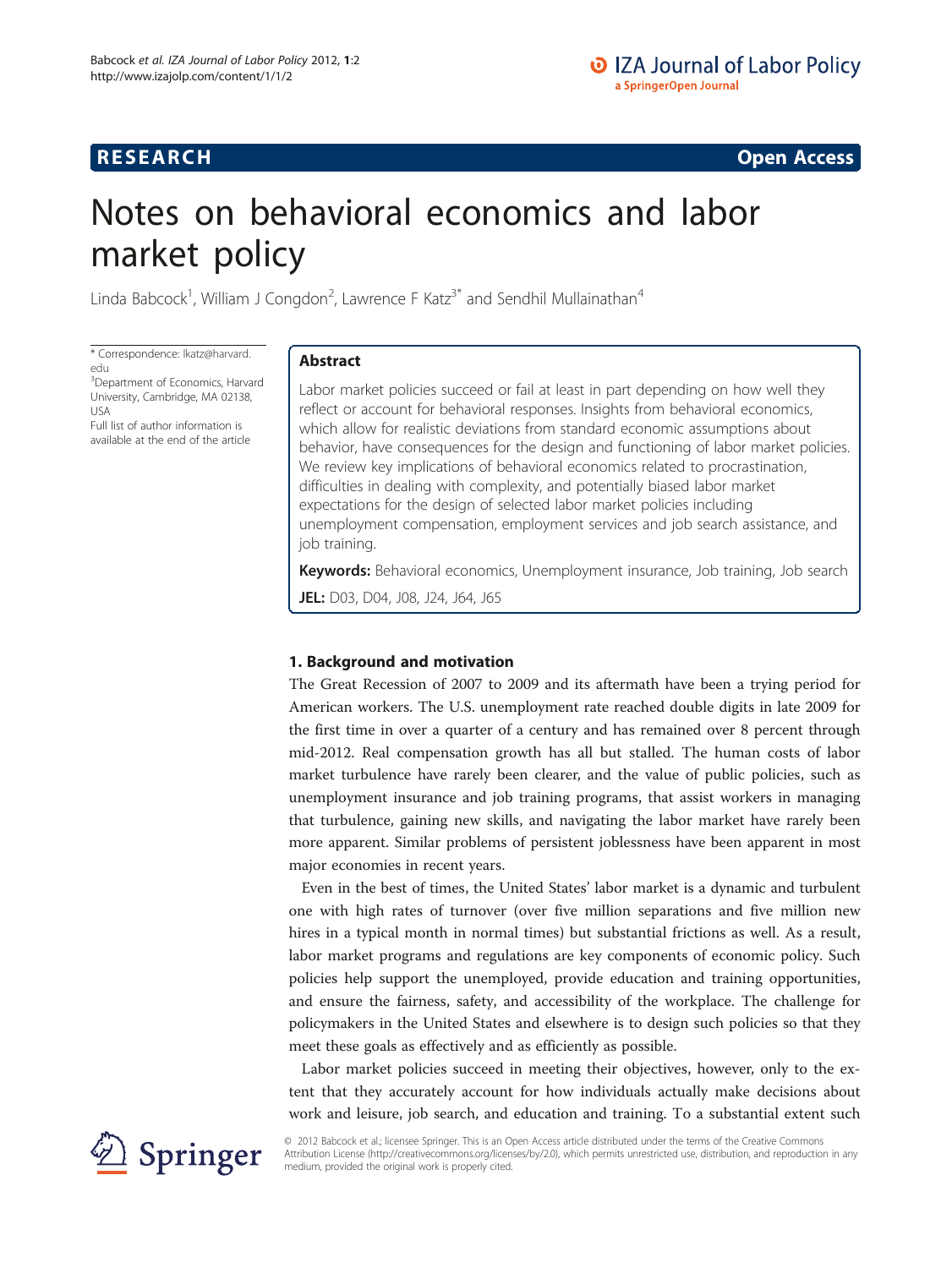policies are built around standard economic assumptions of behavior that individuals are perfectly rational, time consistent, and entirely self-interested. The design of unemployment insurance with job search requirements intended to minimize distortions to incentives to return to work, the use of complicated eligibility criteria and administrative hassle factors to discourage social program participation except for the presumed most needy, and the shift to vouchers for training services have all been justified by these assumptions.

However, recent research at the intersection of psychology and economics—behavioral economics—is changing our understating of how individuals choose and act, and with it, some of our conclusions for policy design (Rabin [1998;](#page-13-0) Thaler and Sunstein [2008;](#page-13-0) Congdon, Kling, and Mullainathan [2011\)](#page-12-0). Behavioral economics stresses empirical findings of behavior that are partially at odds with standard economic assumptions. The key empirical findings from field research in behavioral economics imply that individuals can make systematic errors or be put off by complexity, that they procrastinate, and that they hold non-standard preferences and non-standard beliefs (DellaVigna [2009\)](#page-12-0). To the extent that these behavioral tendencies operate in labor market contexts, they may change both our understanding of the challenges that policy design must meet, as well as the opportunities and design tools available to policymakers.

In these notes, we briefly review selected topics in labor market policy through the lens of behavioral economics. We identify aspects of U.S. policy design that appear at odds with behavioral findings, as well as unrealized policy opportunities those findings suggest. The results of this review are prescriptions for policy design and innovation that reflect a synthesis of traditional and behavioral economic insights. We consider the implications of behavioral findings in three areas: unemployment insurance, job search assistance, and job training. Although we focus on the specifics of U.S. labor market policies, the lessons we draw potentially have broader applicability.

Some of the implications of behavioral economics for policy are overlooked in traditional formal economic analysis but reflect what might best be called "common sense" and are similar to the critiques and prescriptions of many long-time policy practitioners and analysts. These include recommendations to minimize the fragmentation and complexity of job training, employment, and social welfare programs. The behavioral approach also reinterprets traditional labor market policy proposals by taking into account loss aversion and potentially biased wage expectations, particularly relevant considerations in the case for and the design of wage-loss insurance policies. Behavioral findings from other domains generate new insights critical to the choice architecture and choice platforms for helping unemployed and disadvantaged workers navigate training and education options (Thaler and Sunstein [2008\)](#page-13-0).

#### 2. Unemployment compensation

Providing income support for the unemployed while encouraging their speedy return to work is a primary goal for labor policy. The ability of individuals (and even of many extended families) to self-insure, to smooth income and consumption out of savings and transfers from relatives and friends, is limited in the face of job losses and potentially extended spells of unemployment. Furthermore, private markets may fail to provide adequate mechanisms, such as loans, because of asymmetries of information. Our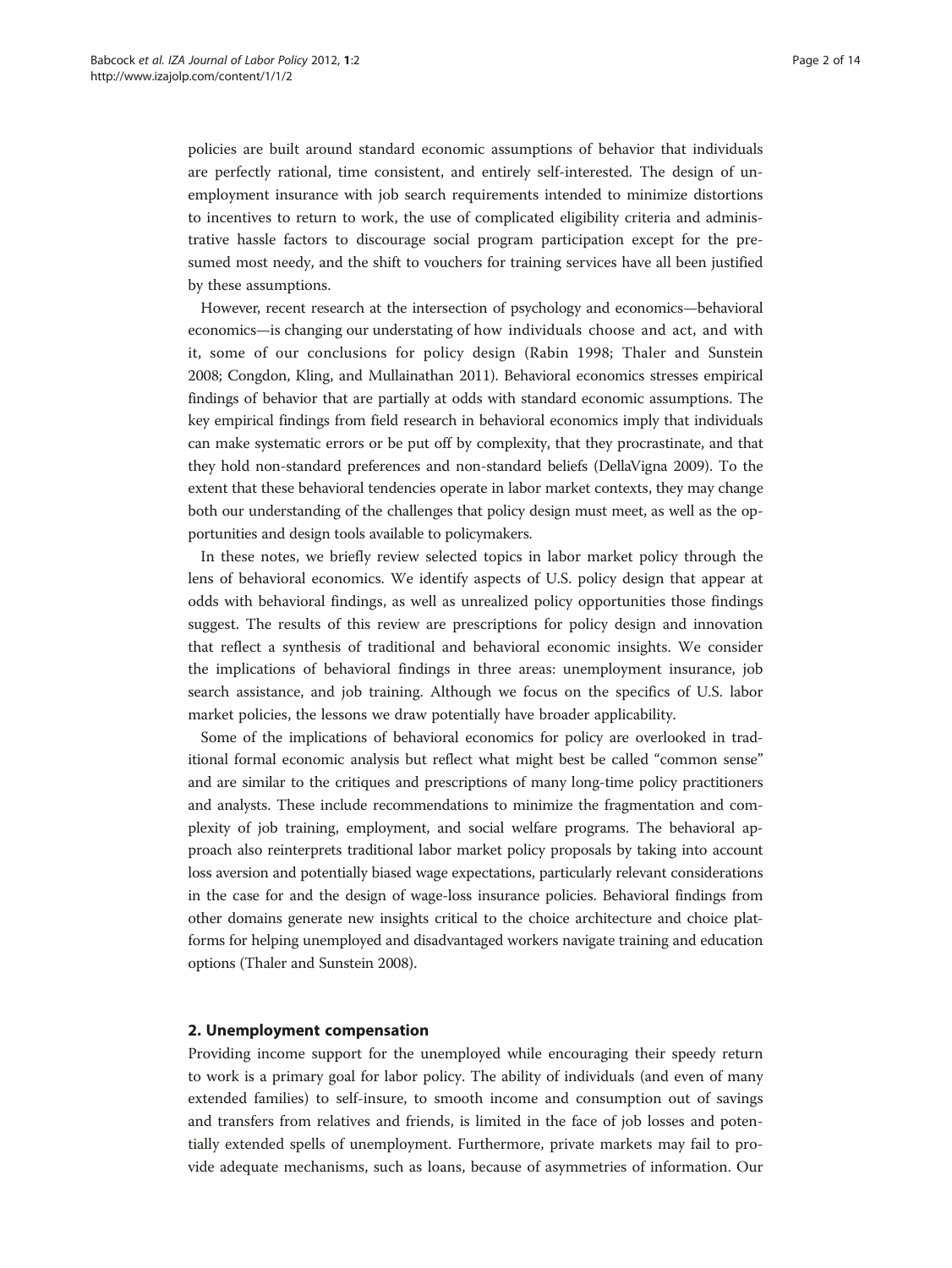main policy instrument to maintain the consumption of job losers as they seek to gain reemployment is unemployment insurance (UI).

From the standard economic viewpoint, the main design challenge for UI is moral hazard. UI policies must balance the provision of liquidity and support for consumption smoothing during unemployment against the tendency of such benefits to distort incentives to search for and take new employment (Baily [1978;](#page-12-0) Chetty [2008](#page-12-0)). Increases in the generosity of benefits, either through increases in benefit levels or the duration of benefits, appear to lengthen the unemployment spells of unemployment insurance recipients (Meyer [1990](#page-13-0); Katz and Meyer [1990](#page-13-0)).

In the United States, UI is a program administered jointly by the federal government and the states that replaces a substantial fraction of a qualified individual's lost wages when she becomes unemployed (through no fault of her own) and while she looks for new work. Ordinarily benefits can be collected for a maximum of six months (26 weeks), although this limit is often relaxed during national economic downturns by Congress through discretionary federal UI extensions. Longer potential benefit durations (extended benefits) can also be triggered at the state level in response to statespecific adverse economic shocks. The maximum duration of unemployment benefits in the highest unemployment states was extended by the U.S. Congress to 99 weeks in the depths of the Great Recession through the American Recovery and Reinvestment Act in 2009. Various reauthorizations kept the 99 week maximum through early 2012. Related programs and variants include wage-loss insurance, personal reemployment accounts, reemployment bonuses, and subsidies to continue health insurance coverage following job loss.

U.S. unemployment benefits are contingent on active job search efforts (job search requirements) and benefits are strictly time limited in part to address the potential for moral hazard. Time-limited UI benefits can be interpreted as a crude version of the key implication of the Shavell and Weiss [\(1979\)](#page-13-0) standard model of optimal unemployment insurance that benefits should decrease with duration of unemployment to provide appropriate search incentives. There has been some experimentation with the terms of unemployment compensation to further promote reemployment including the use of reemployment bonuses, variation in the intensity of monitoring job search, and the provision of job search assistance and self-employment assistance. But such efforts have to date generated only mixed results (Meyer [1995;](#page-13-0) Black et al. [2003\)](#page-12-0).

#### 2.1 The behavioral economics of unemployment compensation

Behavioral economics suggests several other psychological barriers to job search distinct from moral hazard. One set of barriers arises from the way in which individuals form expectations about wages and evaluate their employment prospects. Behavioral economics introduces the possibility that individuals will form such expectations with error or systematic bias, and are likely to be "loss averse" in evaluating job offers asymmetrically around those expectations (Kahneman and Tversky [1979](#page-13-0)). These effects may operate to slow their return to work and reinforce the moral hazard problems in unemployment compensation schemes of unemployed workers not putting in adequate search efforts and setting inefficiently high reservation wages in response to more generous benefits while unemployed.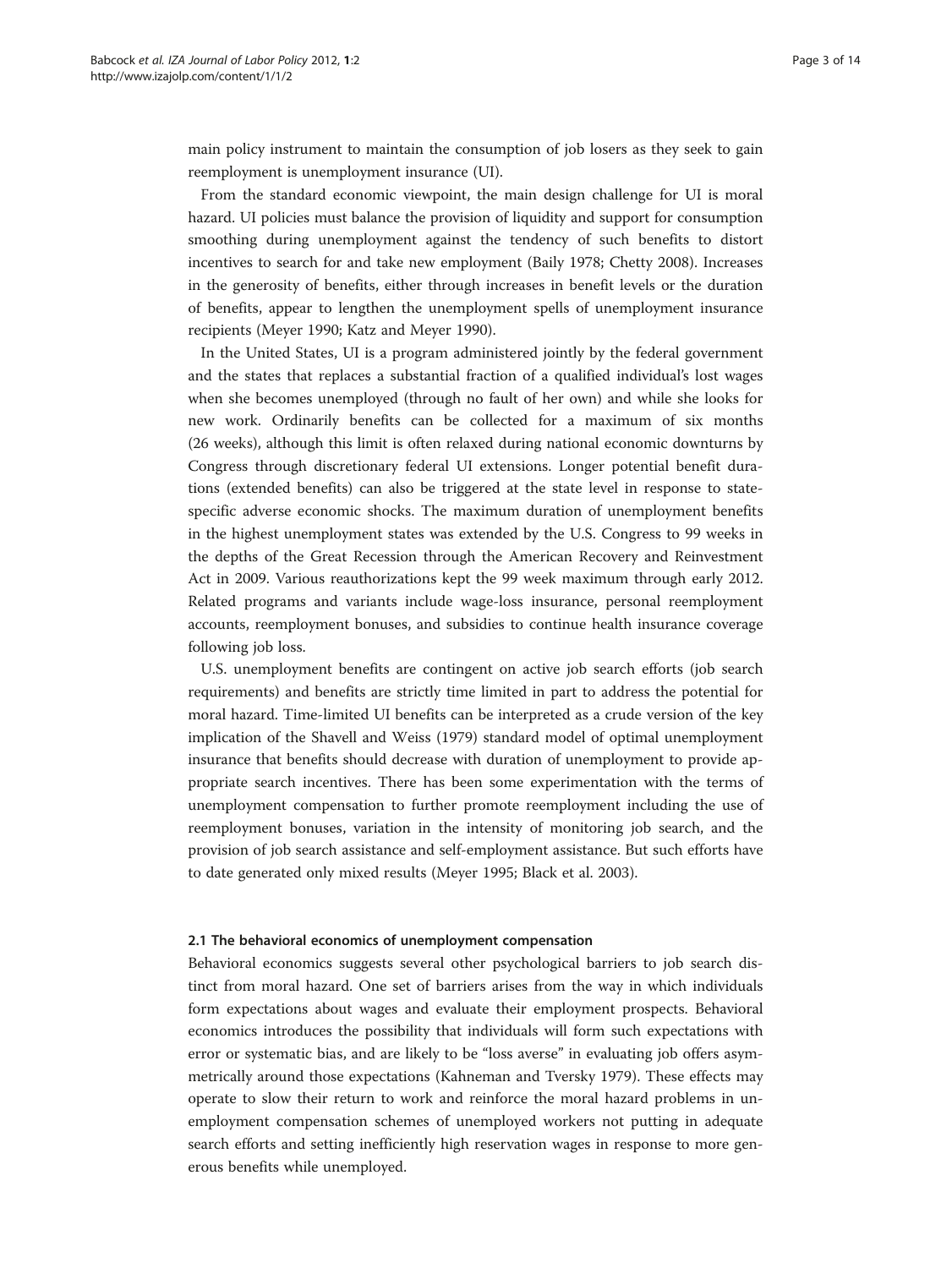Another set of behavioral barriers to reemployment arise from the tendency of individuals to have imperfect self-control, such as expressed by time inconsistent preferences (Laibson [1997\)](#page-13-0). As a result, individuals may procrastinate in their job search efforts even when such delay is against their own, long-run self-interest. These considerations complicate the moral hazard problem by creating potential conflicts between an unemployed individual's current and future selves as well as the standard conflict between the benefits of the recipient and the program operators. These factors generate a situation where stronger work and job search requirements that appear overly paternalistic in the usual model of homo economics may actually benefit the program participants themselves by helping them overcome self-control problems.

These behavioral factors change the central challenge associated with providing efficient unemployment insurance in at least two ways. First, in addition to balancing the insurance value of unemployment compensation against the social costs of any associated moral hazard, optimal unemployment insurance with behavioral agents must also consider the welfare implications of decision-making errors or biases (Spinnewijn [2010\)](#page-13-0). Second, incentives in UI programs may need to account for behavioral tendencies, such as loss aversion or time inconsistency, to operate effectively.

## 2.2 Reform proposal: Implement some form of wage loss insurance

Individuals return to work when they get a job offer paying above their reservation wage. In standard theory, individuals are assumed to form reservation wages in a rational manner incorporating unbiased expectations of market wages and an accurate assessment of the market value of their skills. As a result of the behavioral tendencies outlined above, however, unemployed individuals may be reluctant to entertain and slow to accept even objectively reasonable wage offers. The current structure of unemployment insurance and related programs does not address this tendency, but the efficiency of these programs may suffer because of it. Individuals holding out for offers that will not come remain on the unemployment insurance roles for inefficiently long periods. Of particular concern is the possibility that individuals will set their reservation wage at the level of wages they have received on past jobs, whether or not this is realistic given prevailing labor market conditions (Feldstein and Poterba [1984;](#page-13-0) Ball and Moffitt [2001](#page-12-0); Hogan [2004\)](#page-13-0). Moreover, individuals might be loss averse in the sense of having preferences that are asymmetric around their previous wage with a particularly large psychological cost to taking a job paying below their past earnings. The combined effect might be to lead individuals to be irrationally reluctant to accept job offers below their preseparation wage, to be unwilling to relocate to areas with greater labor market opportunities, and to search mainly for jobs like their previous one or to pass up reasonable opportunities while waiting for their old job (or one just like it) to return. This phenomenon has been called "retrospective wait unemployment" and is particularly important for longtenured workers displaced from high-wage sectors in decline such as autos and steel (Summers [1986](#page-13-0); Balls et al. [1991](#page-12-0)). It is reinforced by the social status and personal identities of many workers being strongly tied to their previous jobs.

A policy to address these issues and supplement UI for likely permanent job losers is wage-loss insurance (also called wage insurance) which (at least temporarily) subsidizes worker earnings upon reemployment when the wage they receive on their new job is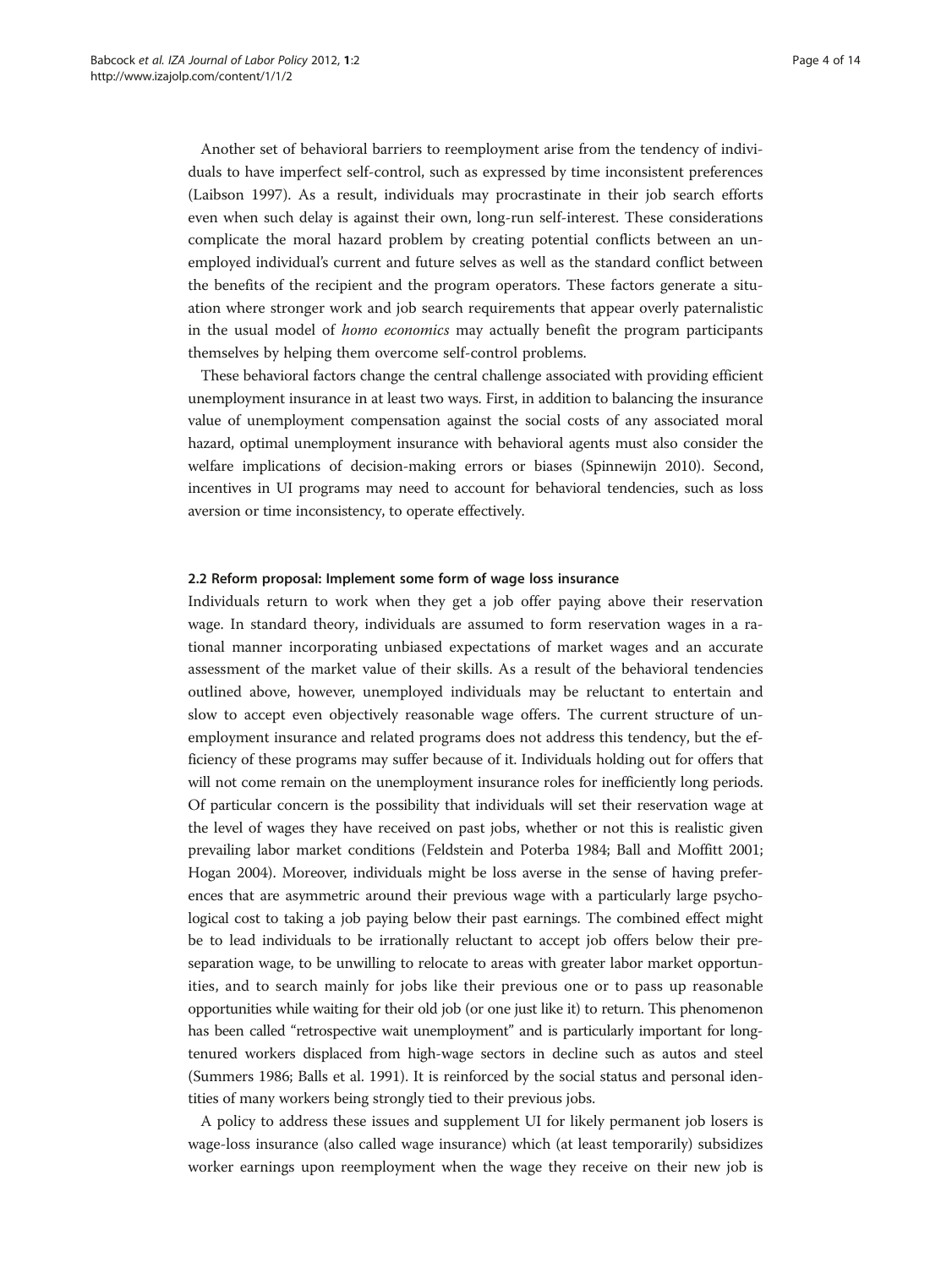less than that of their old job. Economists have noted several advantages to wage-loss insurance, such as the ability to better target benefits to those workers who face the most severe consequences of job loss (Kletzer and Litan [2001;](#page-13-0) Kling [2006\)](#page-13-0). Although behavioral economics does not change that logic, it does identify additional advantages to wage-loss insurance. By manipulating the realized value of wages (especially if the wage-loss insurance payments show up directly in one's regular paycheck) and making job offers more attractive, it averts to some degree the impacts of biased wage expectations and mitigates the effects of loss aversion. In the longer run, it may smooth the painful but sometimes necessary process of psychological adjustment to lower-wage employment. Consideration of wage-loss insurance proposals should weigh these behavioral advantages, and any demonstration projects or evaluations of wage-loss insurance, such as that currently being conducted as part of the U.S. Trade Adjustment Assistance program, should take care to test for the possible importance of these behavioral dimensions.

In addition to providing further justifications for existing wage-loss proposals, behavioral factors also generate specific design recommendations. For example, the effects of biased wage expectations or reference dependence with respect to those expectations call into question the likely efficacy of partial wage insurance at speeding up returns to work for displaced workers. These behavioral concerns are consistent with the limited impacts on reemployment rates and job search efforts found in a Canadian demonstration project testing partial-replacement wage insurance for displaced workers (Bloom et al. [2001](#page-12-0)). An alternative might be to structure wage-insurance as full or nearly full insurance upon reemployment, and declining over time possibly in a manner linked to typical wage growth patterns on new jobs. Of course, the benefits of such a redesign in mitigating the effects of biased wage expectations and loss aversion must be weighed against the possible costs it might impose on targeting and allocative efficiency.

## 2.3 Research agenda: Experiment with incentive schemes in unemployment compensation

Limits to self-control represent another likely behavioral barrier to creating incentives to return to work in unemployment compensation programs. A key design challenge for UI is to provide temporary income support while maintaining the incentives of the unemployed to search for and return to work. Procrastination and other expressions of bounded self-control complicate that problem substantially. Findings that the unemployed spend only a modest amount of time per week searching for work are consistent with such procrastination (Krueger and Mueller [2010](#page-13-0)). Much suggestive evidence indicates that many job seekers may have time inconsistent preferences and tendencies to procrastinate in job search efforts (DellaVigna and Paserman [2005](#page-13-0); Paserman [2008](#page-13-0)). The effects of benefit design on search intensity are thus not simply a product of financial payments from continued unemployment, but instead a more subtle interaction between benefits, incentives, and willpower. Particularly problematic for policy, these tendencies may serve to blunt the force of design features intended to align incentives. The result is that work incentives in programs like UI must address both moral hazard as well as procrastination.

That the work incentive problem in UI may take on this different character when allowing for behavioral tendencies such as procrastination suggests an agenda of experimentation with the structure of unemployment benefits. Demonstration projects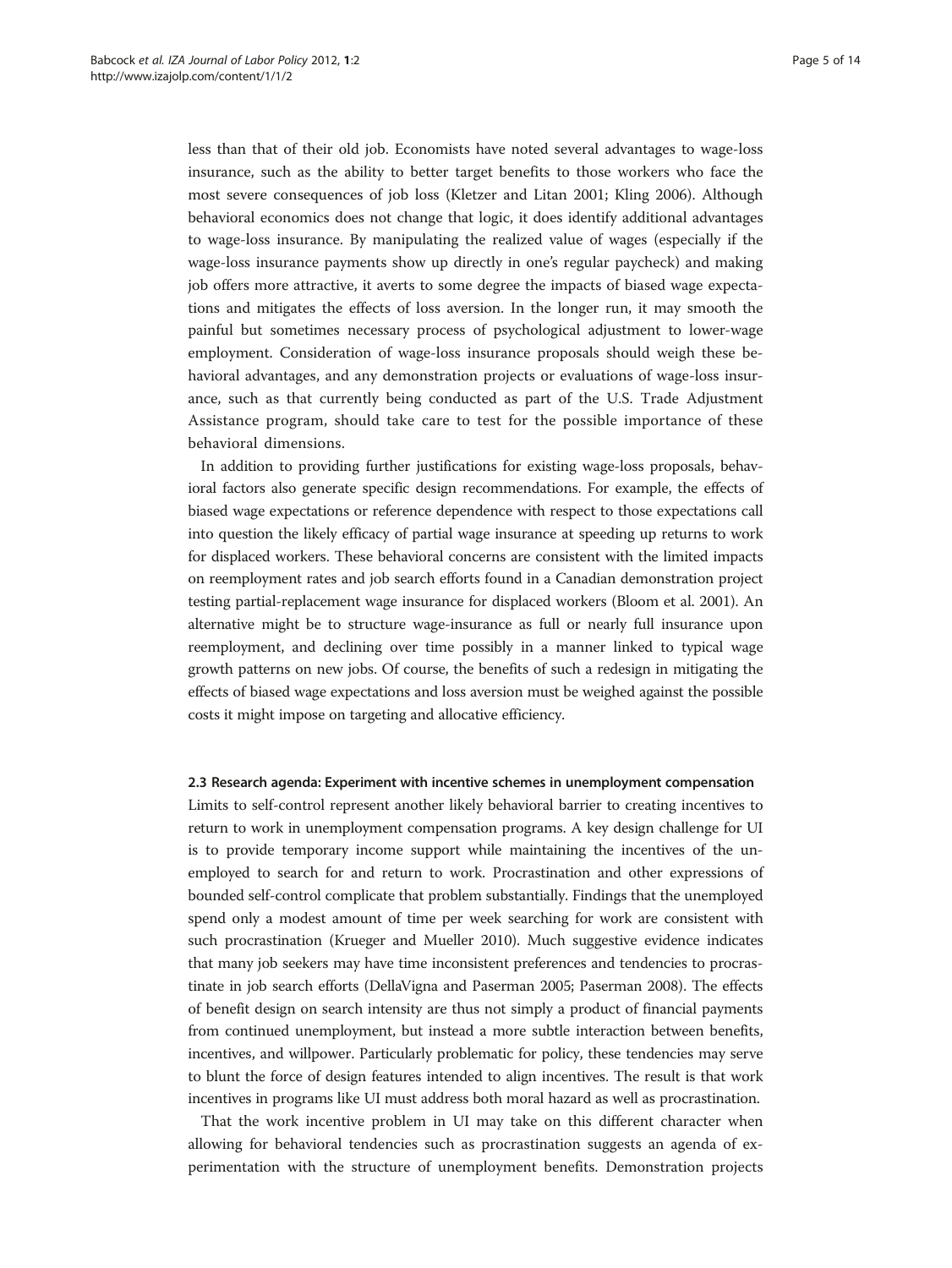experimenting with changes to the UI compensation structure have a long history. Past efforts have included reemployment bonus experiments and a demonstration of Personal Reemployment Accounts (PRAs) (Meyer [1995](#page-13-0); Kirby et al. [2008](#page-13-0)). However, evaluations of these efforts have yielded somewhat mixed results. This may be in part due to the failure of these projects to consider factors such as bounded self-control. For example, reemployment bonuses, contingent as they are on possibly distant outcomes such as gaining reemployment and holding the new job for at least several months, may provide little in the way of an effective incentive to individuals who choose levels of search effort day to day.

Behavioral economics suggests new directions for experiments with alternative incentive schemes in unemployment insurance and related programs that recognize the role of self-control in returning to work. One direction that appears promising would be to offer small, immediate, and high frequency reminders and incentives to search. So instead of tying rewards and penalties to large, distant, low frequency objectives, such as regaining employment for a significant duration of time, unemployment insurance might tie rewards and penalties to smaller, higher frequency objectives, such as making a specific number of active employer contacts in a week. Other candidates for testing are incentives that trigger avoidance of anticipated regret, and rewards with lottery-like characteristics, which have been effective in the presence of self-control problems in other contexts (Volpp et al. [2008](#page-13-0)). Another direction for experimentation entirely would be to test the possibility of overcoming imperfect self-control by creating a principal-agent relationship in which placement agents receive the bonuses. Key issues that will need to be addressed in the design of such policies using employment intermediaries are limiting cream skimming incentives (which arise if the intermediaries can "choose" their clients) and making sure that payments to intermediaries are tied to longer-term employment and earnings outcomes rather than only to short-term reemployment rates and use of services (Autor and Houseman [2010](#page-12-0); Heinrich and Choi [2007](#page-13-0)).

# 3. Employment services and job search assistance

Labor market policies can play an important role in assisting individuals with the job search process. Basic employment services, such as the coordination of job listings by the public employment services in many nations, seek to provide a public good both to workers and to employers. More active job search assistance policies essentially provide a form of human capital to workers in improving their job search skills and labor market information. The overarching goal of such programs is to help individuals return to work quickly and to improve the quality of matches between workers and jobs.

In the United States a portfolio of interconnected programs supports this goal, and includes informational services as well as active job search assistance. Public employment services – The Employment Service (ES) – provide placement assistance to both workers and employers, maintains labor exchange listings, and performs outreach to employers. Services provided under the U.S. Workforce Investment Act (WIA) include counseling and assistance for job seekers. Workers obtain access to these services through multiple points of entry, one of the most important of which are worker profiling referrals from the UI system. These services are supported by employment data and projections complied by the U.S. Department of Labor and its state partners.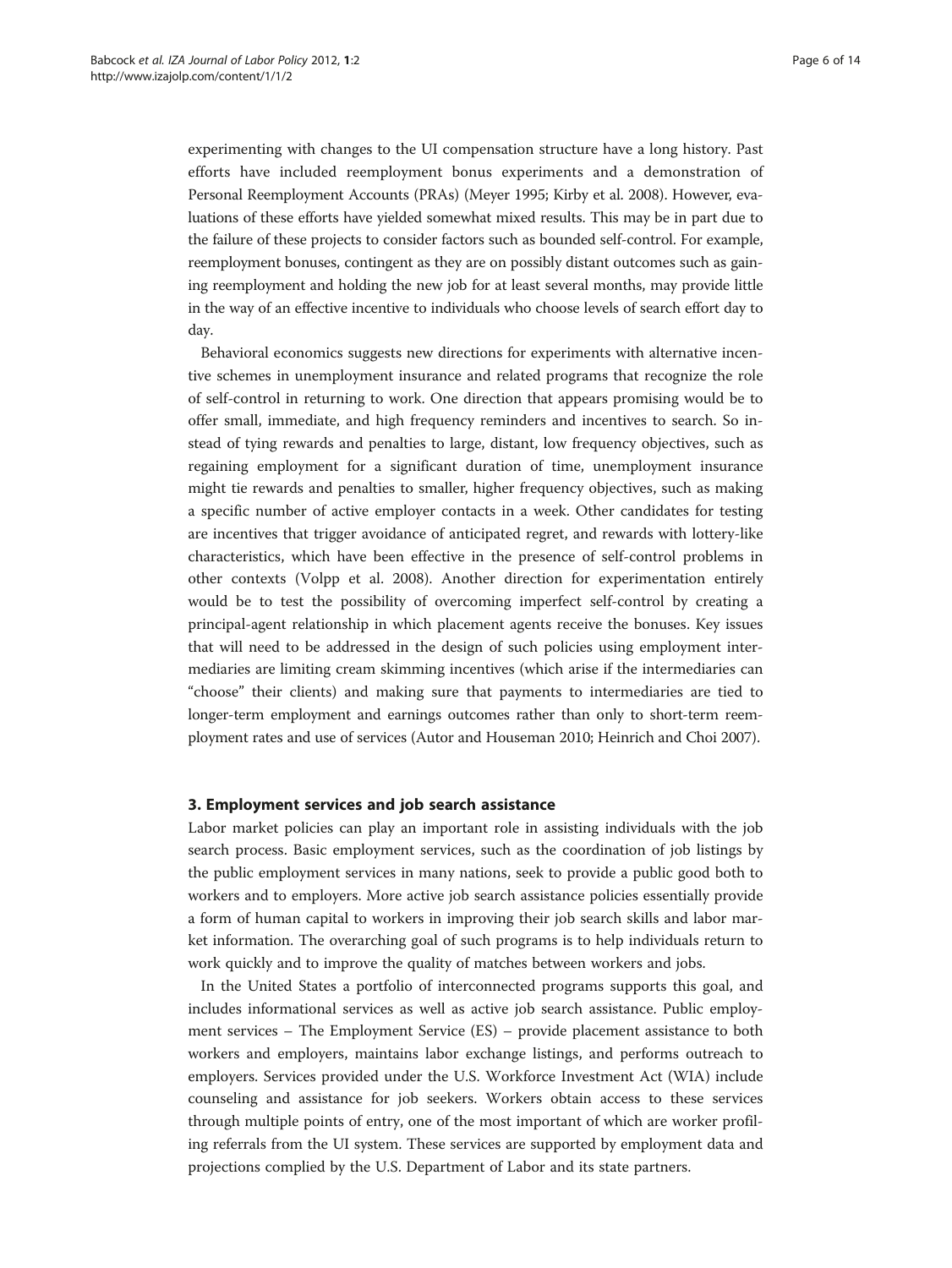The evidence from a wide range of evaluations suggests that services of this nature are typically effective at helping individuals to obtain employment more rapidly, and, largely as a result, can raise earnings at least in the short-run (LaLonde [1995](#page-13-0); O'Leary [2004](#page-13-0)). Positive impacts have been found for most types of these services, including employment services and job search assistance, and for most populations who use them, including those on UI as well as the economically disadvantaged including participants in welfare-to-work programs. Because such services are relatively inexpensive to provide on a per participant basis, they are usually found to be cost effective.

# 3.1 The behavioral economics of employment services and job search assistance

Behavioral tendencies may help to explain the consistent effectiveness of employment services and job search assistance. The behavioral barriers to search described above biases and error in setting wage expectations, procrastination in searching for work, and so on—suggest a role for this assistance. To the extent that formal assistance can ameliorate or overcome these problems, these policies will speed reemployment.

In addition, there are behavioral barriers to job search that arise simply due to the fact that it is an intrinsically difficult problem. Optimal job search requires considering information about job market conditions and how they match with personal characteristics in a way that is likely to be difficult for imperfectly rational individuals. Behavioral economics stresses that individuals are limited in the attention and the computational capacity they can bring to multifaceted and complex problems (Tversky and Shafir [1992](#page-13-0); Tversky and Kahneman [1974;](#page-13-0) Iyengar and Lepper [2000\)](#page-13-0). As a result, the speed and quality of employment matches may both suffer due to the tendency of fallible individuals to manage the complex tasks of job search. And programs that assist individuals with managing that complexity can help them obtain work.

These behavioral dimensions to job search change our understanding of the challenges faced by employment services and job search assistance programs. The behavioral perspective implies employment programs need to operate directly on the aspects of individual decision-making that might lead to privately inefficient search and match their design to the biases they hope to correct. For example, it may be insufficient to simply make job market information available. Program effectiveness may be enhanced by actively seeking to debias expectations, ensure the understanding of labor market information, and provide incentives to combat procrastination in job search.

3.2 Policy proposal: Simplify and expand employment services and job search assistance

Searching for jobs may be more difficult for individuals than the standard model typically allows. Looking for work is, in the first place, a substantial information problem. Workers have to understand labor market conditions, have knowledge of openings and applications processes, possess an accurate understanding of their own skill level and how firms and markets might value those skills, and determine the quality of matches with employers. Moreover, searching for work requires willpower, which can be costly for individuals to draw upon. Workers may be tempted to procrastinate in their job search efforts in favor of other activities. Well-designed employment services and job search assistance programs have the potential to assist with both of these issues.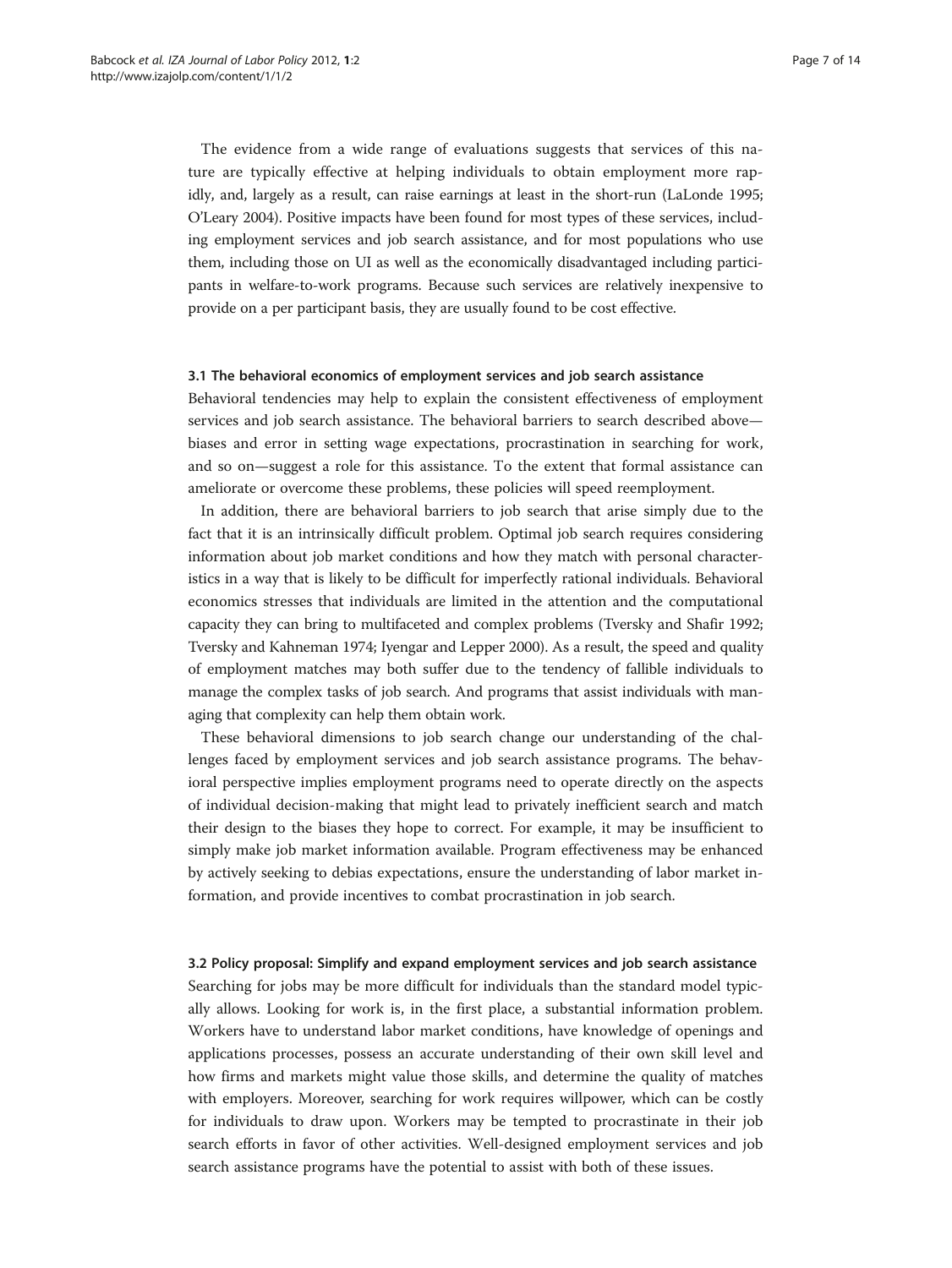One proposal that follows from a behavioral view of job search is that expanding access to employment services or job search assistance is likely to be worthwhile. Evidence suggests that individuals are bad at knowing that job search is effective, that is, that they underestimate the benefits of search (Spinnewijn [2010](#page-13-0)), which may result in individuals choosing a lower than optimal level of search. Policies might thus seek to promote enrollment in these activities beyond what individuals would choose on their own, for example, by increasing the instances in which individuals can be defaulted into such services, such as through worker profiling upon signing up for UI. Default required job search activities might help individuals to overcome any tendency to procrastinate search. Evidence that individuals can be encouraged to take jobs just by enrolling them in job search programs—that individuals are encouraged to take jobs either very early into such programs or before such programs even begin—is consistent with this hypothesis (Director and Englander [1998;](#page-13-0) Black et al. [2003\)](#page-12-0). But one does also need to take into account the potential displacement (or spillover) effects of job search assistance for targeted groups of the unemployed on the outcomes of other job seekers for a full evaluation of the impacts of such policies (Crépon et al. [2012](#page-12-0)).

Another proposal is to simplify and streamline the experience of workers seeking employment services or job search assistance. Employment and job search assistance tools should be widely available and easy to use, both online and in public employment service offices (or in U.S. One-Stop Career Centers). These tools could gather information on an individual's background and interests, provide feedback on the education and employment opportunities pursued by others like them, list job openings they may be interested in, and provide information on the projected growth in occupations and in other local areas in an easily accessible manner.

In addition to simplifying the process of obtaining assistance, employment service activities should also present information on local labor market conditions and occupational projections with an eye to how it will be construed by recipients, not just what information it contains. For example, it is one thing to say that a certain sector is expanding or contracting but probably a different level of information transmission to convey what it means to be in that sector and incorporate this information into labor exchange systems. That is, policy should seek not only to improve the precision of information like occupational projections, but also the way in which that information is conveyed to individuals. Information should be simple and personalized.

#### 3.3 Research agenda: Study methods of presenting job search information

Employment services and job search assistance face behavioral barriers to their effectiveness beyond the difficulties individuals may have with the complexity or the willpower requirements of job search. Most prominently, the systematic biases or reference dependence related to previous earnings that unemployed individuals may exhibit with respect to wage expectations can remain an impediment to seeking and accepting work. Job search assistance can potentially work to address the biases, frames, or other cognitive obstacles to employment because it represents an opportunity for policy to influence how individuals understand the possibilities before them in the job market. Behavioral economics suggests that the way in which job opportunities are framed can matter for how individuals respond to choices. This suggests a research agenda to experiment with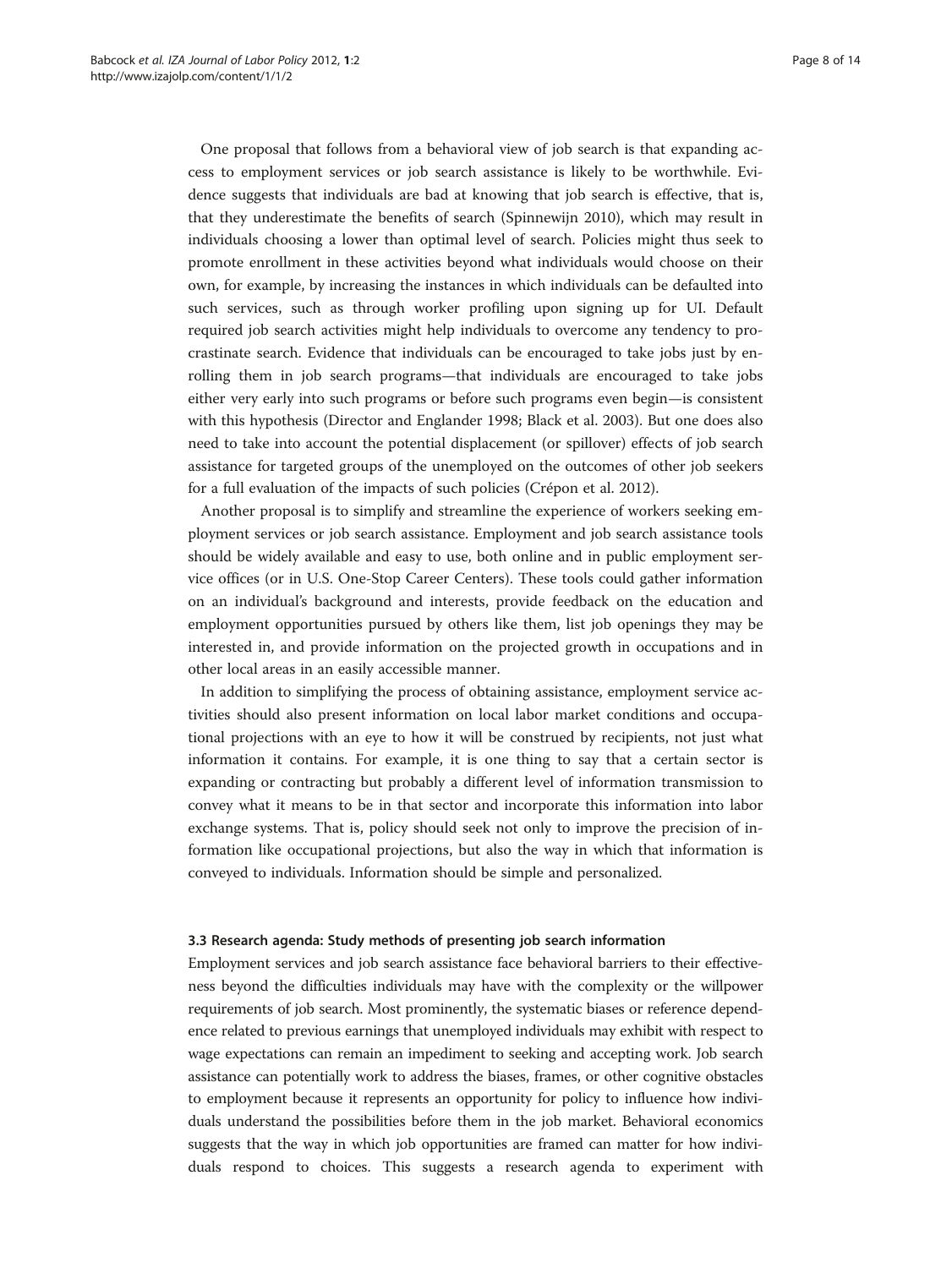modifications to the presentation of job search information beyond simplification. Policymakers can innovate in the way that employment services are presented to individuals.

One area for research and experimentation is the potential of using the presentation of information or counseling that can be part of job search assistance programs to debias wage expectations. There are good reasons to think that one behavioral barrier to job search and employment is that individuals may have biased wage expectations. Evidence from other contexts suggests that debasing of such beliefs is possible through carefully designed interventions (Babcock, Lowenstein, and Issacharoff [1997\)](#page-12-0). This research suggests that having people question their own judgment by explicitly considering counterarguments to their own thinking can be effective. Job search assistance could potentially incorporate such an exercise with respect to wage expectations. There has been some comparative effectiveness type research on job search assistance, testing the relative success of differently structured job search assistance programs (Decker et al. [2000](#page-12-0)). Research into wage expectations debasing could follow a similar path.

There is also scope for research into other aspects of the presentation of employment services information or job search assistance. The presentation and context of this information can potentially invoke frames of loss or gain, emotions such as anger or sadness, different propensities toward risk taking, and so on. This framing can affect choices not by overcoming biases or behavioral tendencies but by working within their limits. One promising area of study involves manipulations to the way job search assistance is framed for participants. Framing consequences as losses instead of gains, for example, is known to affect behavior in other contexts (Rothman et al. [2006\)](#page-13-0). This framing can also affect the willingness of participants to take risks, such as the risk of interviewing for or starting a new job. Framing might also be used to attempt to influence the reference points around which individuals judge alternatives and thereby impact attitudes toward job opportunities.

# 4. Job training

Another important set of labor market policies is concerned with providing access to opportunities to acquire and upgrade skills and earning power. Public support for job training can be viewed as a response to positive externalities to human capital acquisition or in helping individuals overcome capital market imperfections, much as with education investments more generally. Such policies can also serve to address distributional concerns, for example as part of the compensation and safety net that society provides to those dislocated by trade or technology. A primary operational challenge for job training policy is to deliver these benefits in a well-targeted and efficient manner.

The current centerpiece of U.S. public-sector job training program efforts is the Workforce Investment Act (WIA). WIA offers occupational skills training and on-thejob training programs to both dislocated and disadvantaged workers. Services are delivered through One-Stop Career Centers, and funds are provided in Individual Training Accounts (ITAs), which workers draw on to purchase training services from various providers, such as community colleges. Other major supports for job training include Pell Grants, which low-income workers can use to fund educational programs that lead to a certificate or degree, and the Lifetime Learning Credit, which is a nonrefundable tax credit available to offset educational expenses.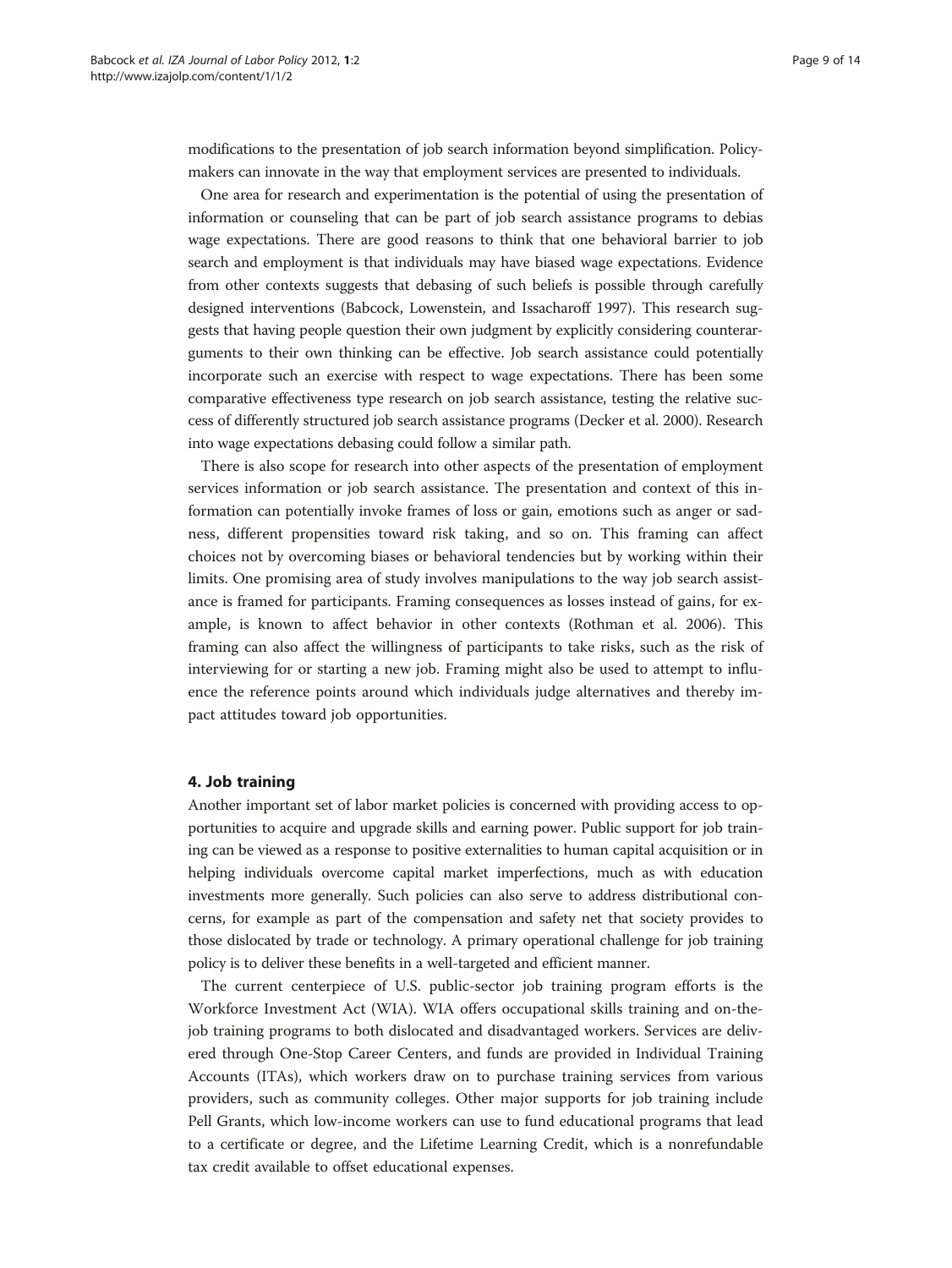Although the labor market returns to education in general are well established, programs that support job training for mid-career individuals have a mixed record of effectiveness (Greenberg, Michalopoulos, and Robins [2003\)](#page-13-0). In part, this reflects the heterogeneity of both programs of this type as well as the populations they serve. Historical evidence suggests that some participants, in particular adult women, benefit consistently from job training, in the form of improved earnings, while others, including adult men, often do not. Benefits to specific training programs, where evident, are typically small in absolute terms and evidence about their persistence is scattered. A key caveat in interpreting this evidence is most of the evaluations cover training programs that are not intensive, are of short duration, and are not very different from the substitute education and training programs utilized by members of the control group. Some evidence shows that more intensive training treatments, such as completing courses leading to a certificate or degree at a community college, generate substantial improvements in earnings (Jacobson, LaLonde, and Sullivan [2005\)](#page-13-0). The direct evidence on WIA training services is in the form of non-experimental work, and is inconclusive (Heinrich, Mueser, and Troske [2008;](#page-13-0) Hollenbeck et al. [2005\)](#page-13-0).

#### 4.1 The behavioral economics of job training

Behavioral economics suggests that the disappointing results of some job training programs may be due in part to a failure of such programs to respond accurately to the psychology of workers who could benefit from training. Results from behavioral economics suggest that the determination of whether and when to undertake job training, the selection of a field to be trained in as well as a provider, and the pursuit and completion of that training, represents an intrinsically challenging sequence of choices and actions for imperfectly rational individuals. As noted above, research shows that individuals often fail to choose "optimally" in such settings and can have difficulty exerting self-control in starting up and persisting in investment activities with distant payoffs. A successful workforce investment system is likely to be one that reduces complexity and the need for willpower from the perspective of workers, and relies less heavily on wellinformed, patient participants for its smooth operation and success.

The key differences implied by the presence of behavioral tendencies for job training policy are likely to be twofold. First, policy must contend with the fact that accessing and following through with training may be difficult for many individuals. This creates a challenge not only to serving the optimal number of beneficiaries, but also for efficiently targeting benefits. Standard economic models imply that hassle factors, stigmatizing application processes, and other costs to accessing programs may improve the targeting of programs by screening out those with low expected benefits and self-selecting into programs those individuals who rationally assess the benefits to be most valuable (Parsons [1991](#page-13-0)). But when there is heterogeneity in the extent to which individuals' behavior departs from standard economic assumptions, these hurdles to program entry and to eligibility certification and recertification may generate inefficient screening leaving the most vulnerable (who are the least able to navigate such processes) behind (Bertrand, Mullainathan, and Shafir [2004](#page-12-0)).

Second, imperfectly optimizing individuals create an additional layer of challenges for providing job training services through market-based mechanisms, a potentially efficient way to deliver such benefits for standard rational economic actors. But if individuals choose only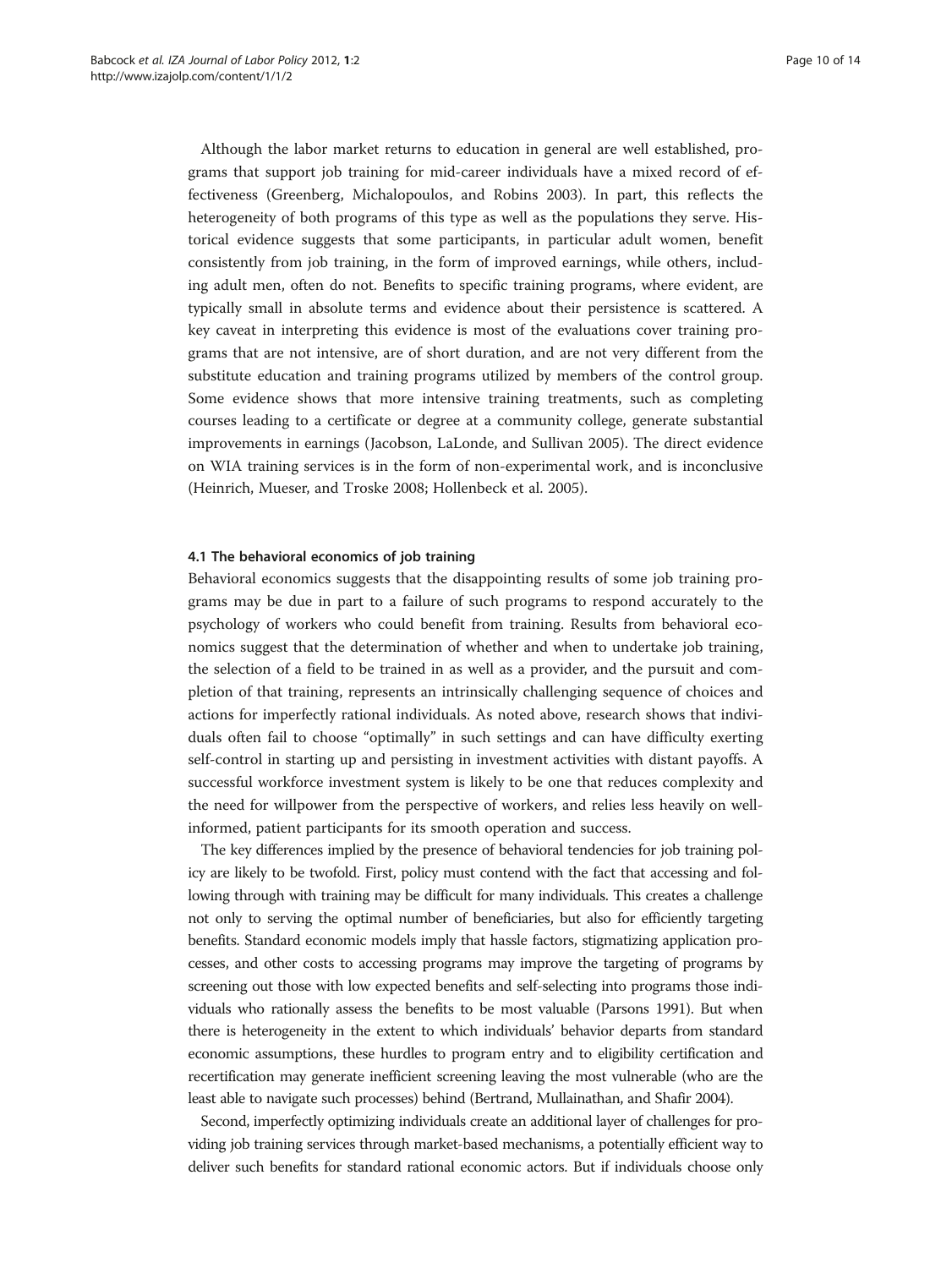imperfectly and are greatly swayed by defaults and packaging and framing of information, the resulting market pressures may produce behavior that strays further from optimal outcomes. Market mechanisms in this context should be designed to be robust to such imperfect decision making by beneficiaries.

# 4.2 Policy proposal: Simplify job training services

Existing U.S. job training programs are typically not focused on being easy to use from the participant's perspective. Past efforts to streamline services have mainly emphasized administrative efficiency, rather than the experience of the user. Programs remain somewhat fragmented and can be complicated to access and navigate. Moreover, in recent decades, U.S. job training policy has moved from publicly-provided job training services to a model of providing individuals access to funding to pursue their own choice of training opportunities in a marketplace of competing providers. Although this shift in focus has potential benefits, it also places a burden on workers that they may be ill equipped to manage and which may impair program effectiveness. This burden may impact participants differentially, raising the possibility that the very individuals who might benefit most from training may have the most difficulty in obtaining it.

One set of policy recommendations that follow from these observations is that it should be an explicit goal of WIA to provide job training services in a manner that is streamlined from the perspective of prospective users. Job training services in WIA should seek to minimize barriers to take-up. These programs should also take active steps to ensure that program requirements are not, in practice, most onerous for those individuals most in need. In addition, training programs provided through One-Stop Career Centers should emphasize reducing complexity and providing guidance to participants as priorities. One method for providing guidance would be to enhance the counseling services that accompany ITA receipt, although previous experimentation along these has not been promising (McConnell et al. [2006\)](#page-13-0). Another approach would be to institute rules (such as developing appropriate default options) or tailor program parameters (such as ITA value) in such a way so as to better direct choice. A further option currently being tested is the integration within One-Stop Career Centers of both guidance on training and education options as well as help in accessing and understanding available financial work supports (e.g., the Earned Income Tax Credit and child care subsidies) and social assistance programs (e.g., food stamps) (Miller, Tessler, and van Dok [2009](#page-13-0)).

A similar set of recommendations also applies to job training services available outside of WIA. On the one hand, access to these services, such as Pell grants, should be simplified. Current proposals to simplify the form and application process for federal student aid are consistent with this goal (Dynarski and Scott-Clayton [2008](#page-13-0)). Likewise, the Lifetime Learning Credit could possibly be more effective if structured as a match. On the other hand, programs such as these should be integrated with WIA services to the greatest extent possible. For example, where not already the case, Pell recipients enrolled at a community college should receive services through the associated One-Stop Career Center. The One-Stop system is many ways the right model on which to build, but policy should reflect a renewed emphasis on the ease of use from the perspective of participants. Available qualitative evidence supports that idea that integrating services is likely to improve the participant experience (Barnow and King [2005\)](#page-12-0).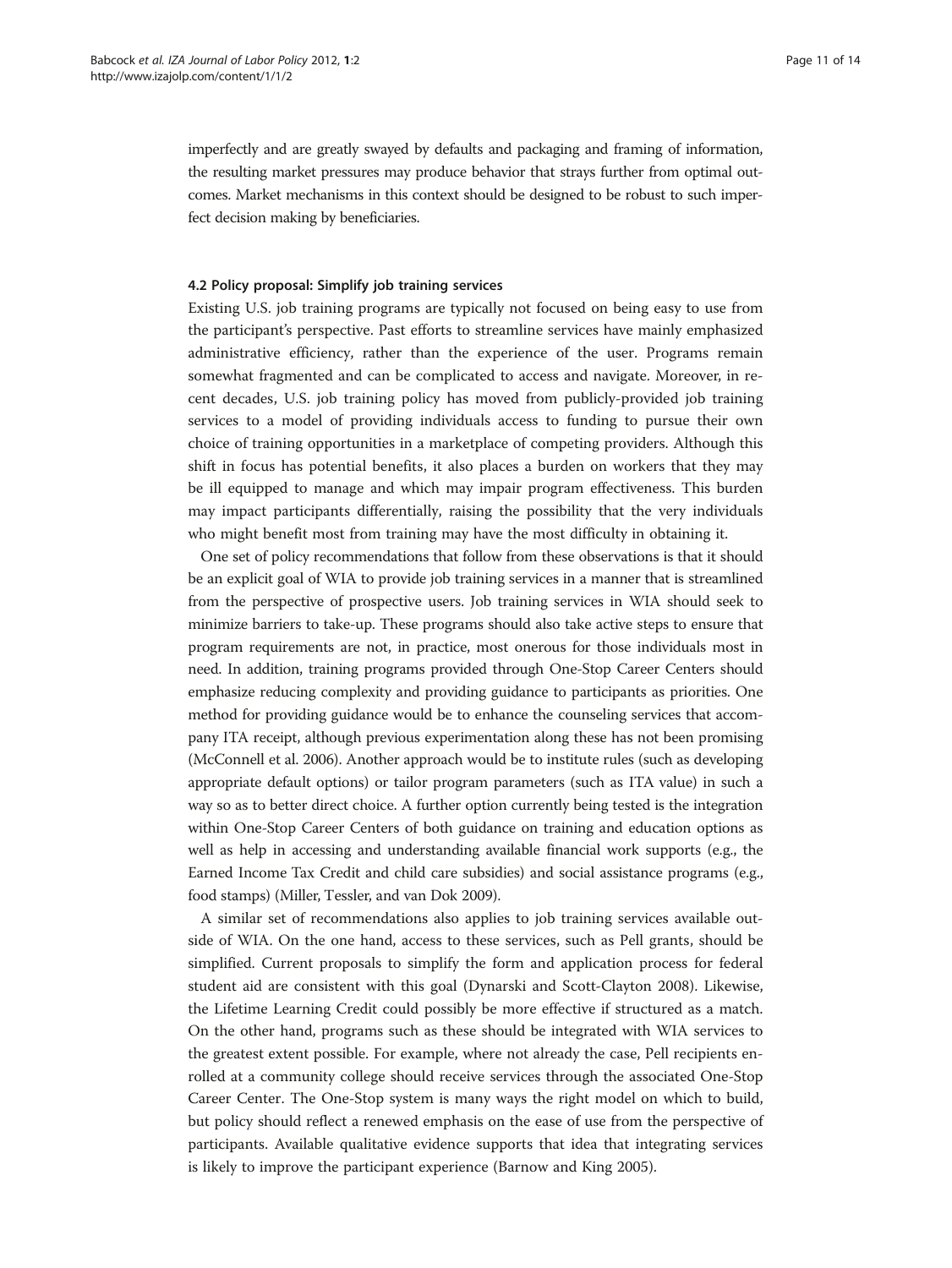Finally, an emphasis on simplifying the user experience in job training recommends continued experimentation with job training policies that require less active decisionmaking on the part of participants. Examples include the support of employer-provided incumbent worker training, or of other demand-side programs that directly fund training services in high-wage and expanding industries.

## 4.3 Research proposal: Experiment with choice platforms for job training advice

A different model for ensuring that individuals qualifying for job training services receive effective guidance and assistance would be to experiment with creating a structured market for providers of counseling and advice. The current system of training assistance, both through ITAs under WIA and through funds available through student financial aid or tax credits, is built upon markets for training services in which providers such as community colleges and proprietary schools compete for training dollars. The idea behind this approach is that participants will apply competitive pressure on training providers to offer effective services. But the complexity of the choices involved limits the capacity of individuals to drive these markets toward such outcomes. In other contexts such as the prescription drug plan choices by the elderly under Medicare Part D and public school choice programs, behavioral economics research has found that a large number of complex choices hinders decision-making and that interventions providing personalized and transparent information on the most "relevant" choices can improve decision-making outcomes (Kling et al. [2012](#page-13-0); Hastings and Weinstein [2008](#page-13-0)). Thus, there is some reason to believe that similar efforts could bear fruit with respect to job training.

Job training policy should experiment with the creation of new markets for job training advice in order to improve the capacity of individuals to make good choices about providers of job training services, and, ultimately, improve the operation of the market for job training services. Such an approach would operate by creating a market in which providers of counseling and advice competed to serve individuals. The key would be that the success or failure of those providing counseling and advice would be determined by objective measures of their performance.

Practical considerations for making such a proposal work would be paramount, and so experimentation is necessary. Competition could be structured so that firms doing well in providing advice and counseling according to workforce performance measures gain market share. Individuals registering for training would be referred to one of several providers of counseling. More effective providers will be given progressively more referrals, by reallocating the flow of beneficiaries over time, while ineffective providers will see their client base decrease. Considerable attention would need to be devoted to preventing selection of particular trainees by providers. Referrals could be assigned randomly, or on a rotational basis, to allow direct comparisons of the average performances of different providers (Bartik [1995](#page-12-0)). Finally, to avoid conflicts of interest, it would also be necessary that these intermediaries have no connection to the underlying service providers. A regulatory firewall could prohibit financial ties between providers and employers with whom individuals are placed, to solidify the counselors' role as honest brokers. It could be possible for government and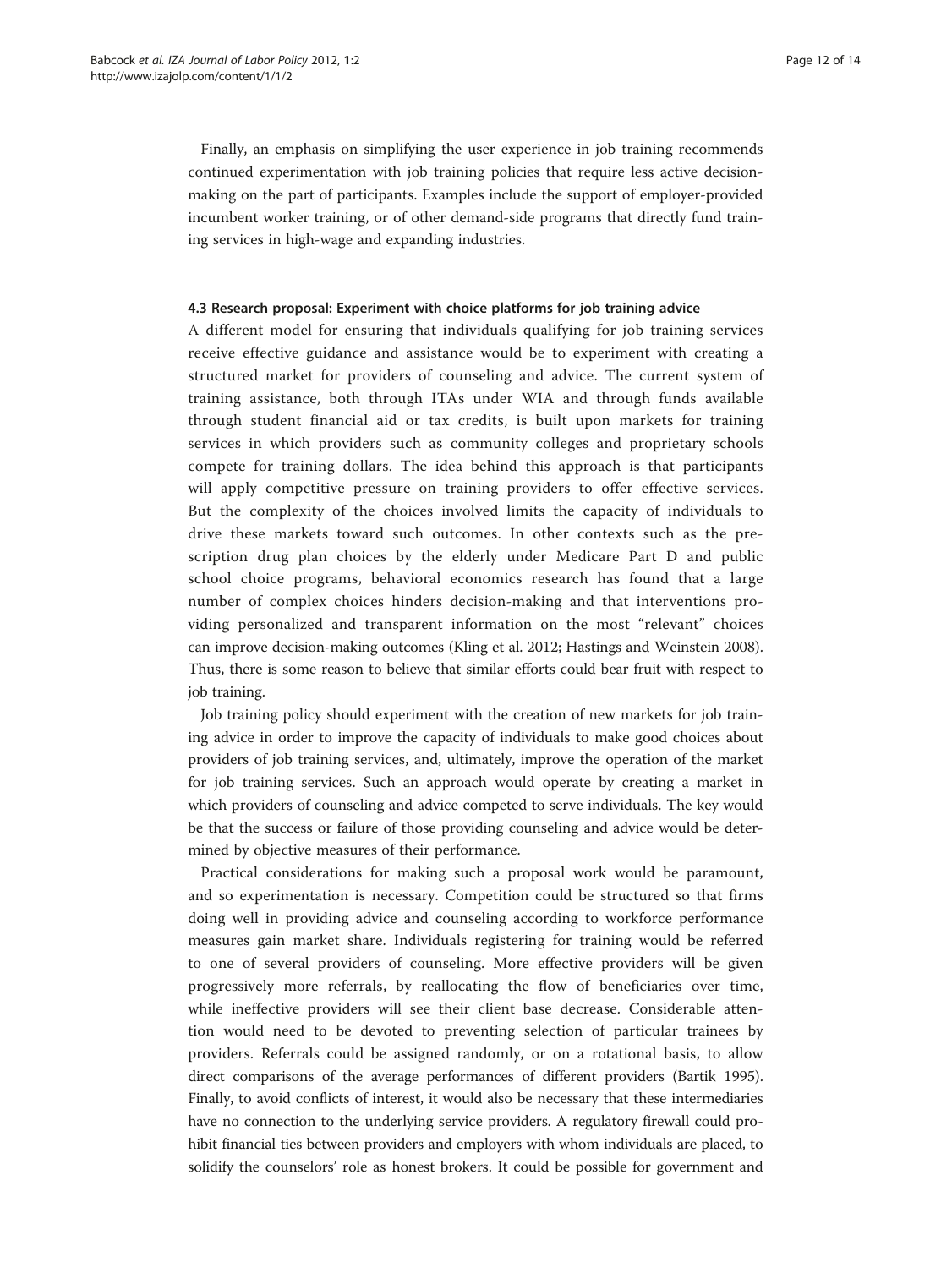<span id="page-12-0"></span>private providers to operate in the same market, with each receiving fixed funding per person served.

Finally, note that any innovation of this nature would be dependent for its success on the WIA performance measurement system. There is a good deal of evidence that the existing system is inadequate to such a task, and there are a number of proposals for improvement (Jacobson [2009\)](#page-13-0). These efforts would be complementary to efforts to build an effective choice platform for advice markets.

# 5. Conclusion

A review of the intersection of behavioral economics and current U.S. labor market policies suggest specific policy reforms and motivates demonstration and evaluation projects in areas where greater knowledge is needed. We have noted potential reforms and promising research projects in the domains of unemployment compensation, job search assistance, and job training. Although these are only a few selected applications, they demonstrate the promise of a behavioral approach to labor market policy. Realizing this promise more fully is an important goal for future research.

#### Competing interests

The IZA Journal of Labor Policy is committed to the IZA Guiding Principles of Research Integrity. The authors declare that they have observed these principles.

#### Acknowledgments

We are grateful to Jeffrey Kling for extensive discussions of these topics. We thank the anonymous referee, Juan Francisco Jimeno and Núria Rodríguez-Planas for helpful comments. Financial support was provided by the Alfred P. Sloan Foundation and the Russell Sage Foundation.

Responsible Editor: Juan Francisco Jimeno

#### Author details

<sup>1</sup>H. John Heinz III School of Public Policy and Management, Carnegie Mellon University, Pittsburgh, PA 15213, USA. <sup>2</sup>Brookings Institution, 1775 Massachusetts Avenue, NW, Washington, DC 20036, USA. <sup>3</sup>Department of Economics, Harvard University, Cambridge, MA 02138, USA. <sup>4</sup>Department of Economics, Harvard University, Cambridge, MA 02138 USA.

Received: 24 July 2012 Accepted: 8 August 2012 Published: 9 October 2012

#### References

Autor DH, Houseman SN (2010) Do Temporary Jobs Improve Labor Market Outcomes for Low-Skilled Workers? Evidence from "Work First". Am Econ J Appl Econ 2:96–128

Babcock L, Lowenstein G, Issacharoff S (1997) Creating Convergence: Debiasing Biased Litigants. Law Soc Inq 22:913–925 Baily MN (1978) Some Aspects of Optimal Unemployment Insurance. J Public Econ 10:379–402

Ball L, Moffitt R (2001) Productivity Growth and the Phillips Curve. NBER working paper 8421. NBER, Cambridge, MA Balls E, Katz LF, Summers LH (1991) Britain Divided: Hysteresis and the Regional Dimension of Britain's Unemployment Problem. Harvard University working paper, Cambridge, MA

Barnow B, King C (2005) The Workforce Investment Act in Eight States. Report to the Dept. of Labor. Rockefeller Institute of Government, Albany, NY

Bartik T (1995) Using Performance Indicators to Improve the Effectiveness of Welfare-to-Work Programs. Upjohn Institute Staff Working Paper, pp 95–36. W.E. Upjohn Institute for Employment Research, Kalamazoo, MI

Bertrand M, Mullainathan S, Shafir E (2004) A Behavioral-Economics View of Poverty. Amer Econ Rev 94:419–423 Black DA, Smith JA, Berger MC, Noel BJ (2003) Is the Threat of Reemployment Services More Effective than the Services

Themselves? Evidence from Random Assignment in the UI System. Amer Econ Rev 93:1313–1327 Bloom HS et al (2001) Testing a Financial Incentive to Promote Re-employment Among Displaced Workers: The Canadian Earnings Supplement Project (ESP). J Pol Anal Manag 20:505–523

Chetty R (2008) Moral Hazard vs. Liquidity in Optimal Unemployment Insurance. J Polit Econ 116:173–234 Congdon WJ, Kling JR, Mullainathan S (2011) Policy and Choice: Public Finance through the Lens of Behavioral Economics. Brookings, Washington

Crépon B, Duflo E, Gurgand M, Rathelot R, Zamora P (2012) Do Labor Market Policies Have Displacement Effects? Evidence from a Clustered Randomized Experiment, CREST working paper

Decker PT et al (2000) Assisting Unemployment Insurance Claimants: The Long-Term Impacts of the Job Search Assistance Demonstration. Mathematica Policy Research, report to the Dept. of Labor

DellaVigna S (2009) Psychology and Economics: Evidence from the Field. J Econ Lit 47:315–372